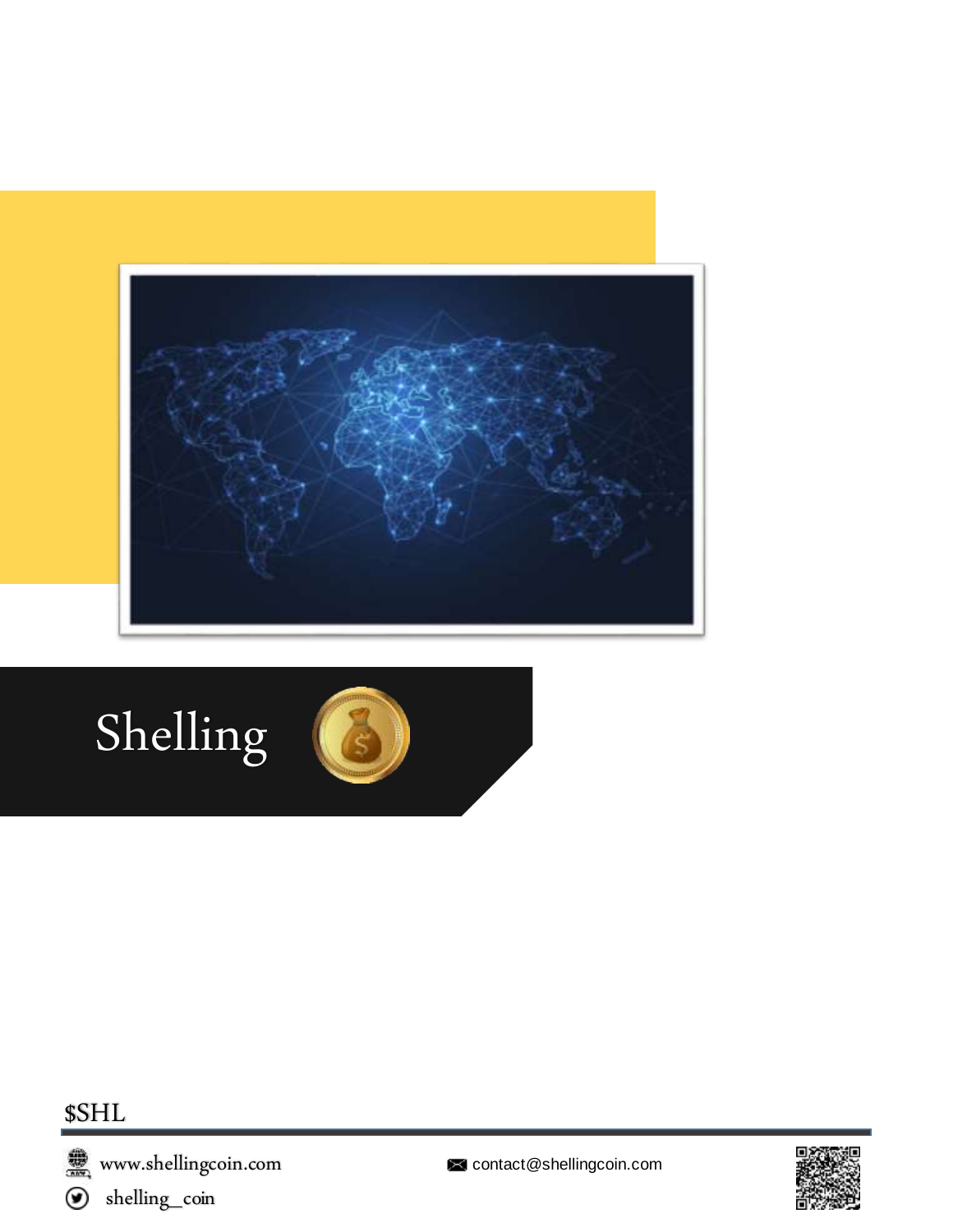# Table of Content

| 10 |
|----|
| 10 |
|    |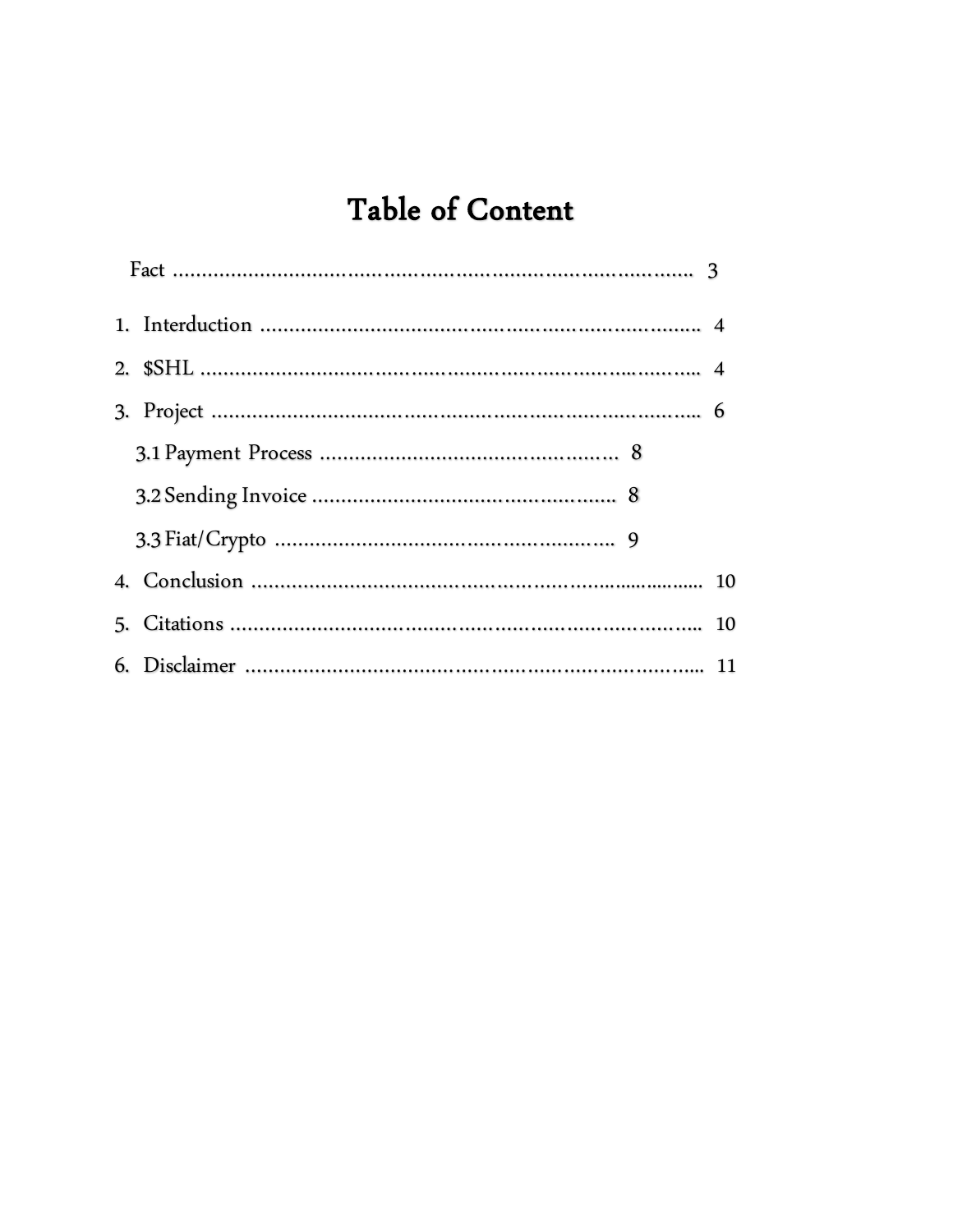Fact: trade is the basic economic concept for every country, which involve buying and selling goods and services with compensation paid by buyer to the seller or exchanging goods and services between sellers and buyers. Nowadays, the world is facing growth of e-commerce. And according to Statista in 2020 the sales of retail E-commerce was up to 4.28 trillion US dollars, which shows how fast it grows. Therefore, online shopping is one of the most popular online activities. On the other hand, the size of cryptocurrency market is growing more and we all believe that ecommerce and cryptocurrency complement each other since they both share the same home, which is appealing to the digital users.

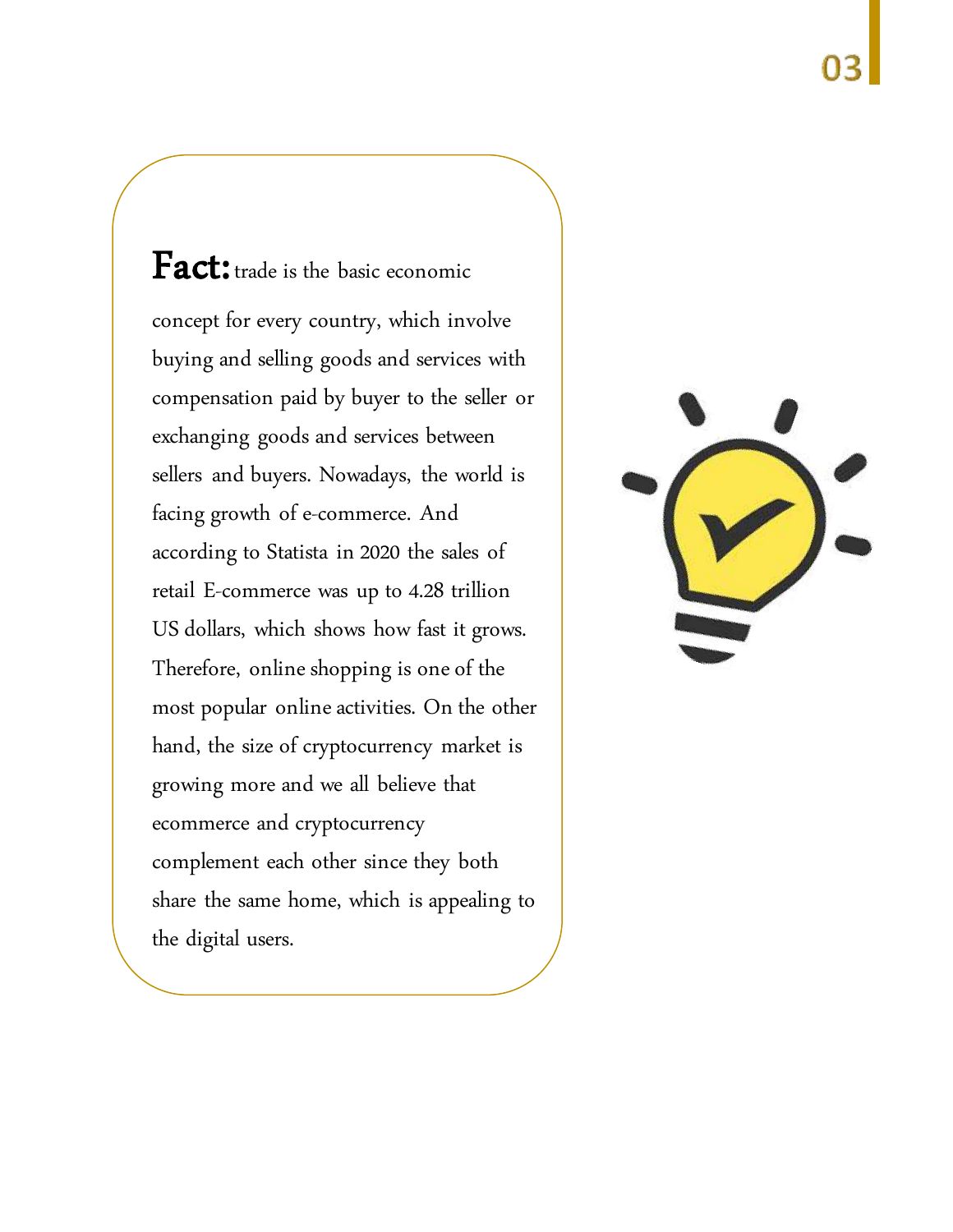A Blockchain is a distributed database that is shared among the nodes of a computer network. As a database, a blockchain stores information electronically in digital format. Blockchain is technology promise to build secure and fast processing service. The growth of this technology is affecting many aspects such as countries, Banks, companies, and individuals. Wherefore, Shelling payment system is building payment platform, which helps to improve the way companies do their work by increasing revenue and decreasing expense using Blockchain technology.

#### 2. \$SHL

The token is a contract based on its own source-code, which called a 'smart contract'. Shelling token built on Smart chain network and the developer token standard is BEP-20 Binance smart chain to ensure safe deployment. There are different possibilities that offered by Shelling tokens such as having it as coin that can be used through Shelling payment platform which gives holders the ability to buy and sell goods and services. In addition, SHL token can be used as investment on Shelling payment system as we aim to make it valuable, solid and trustworthy base for economic exchange.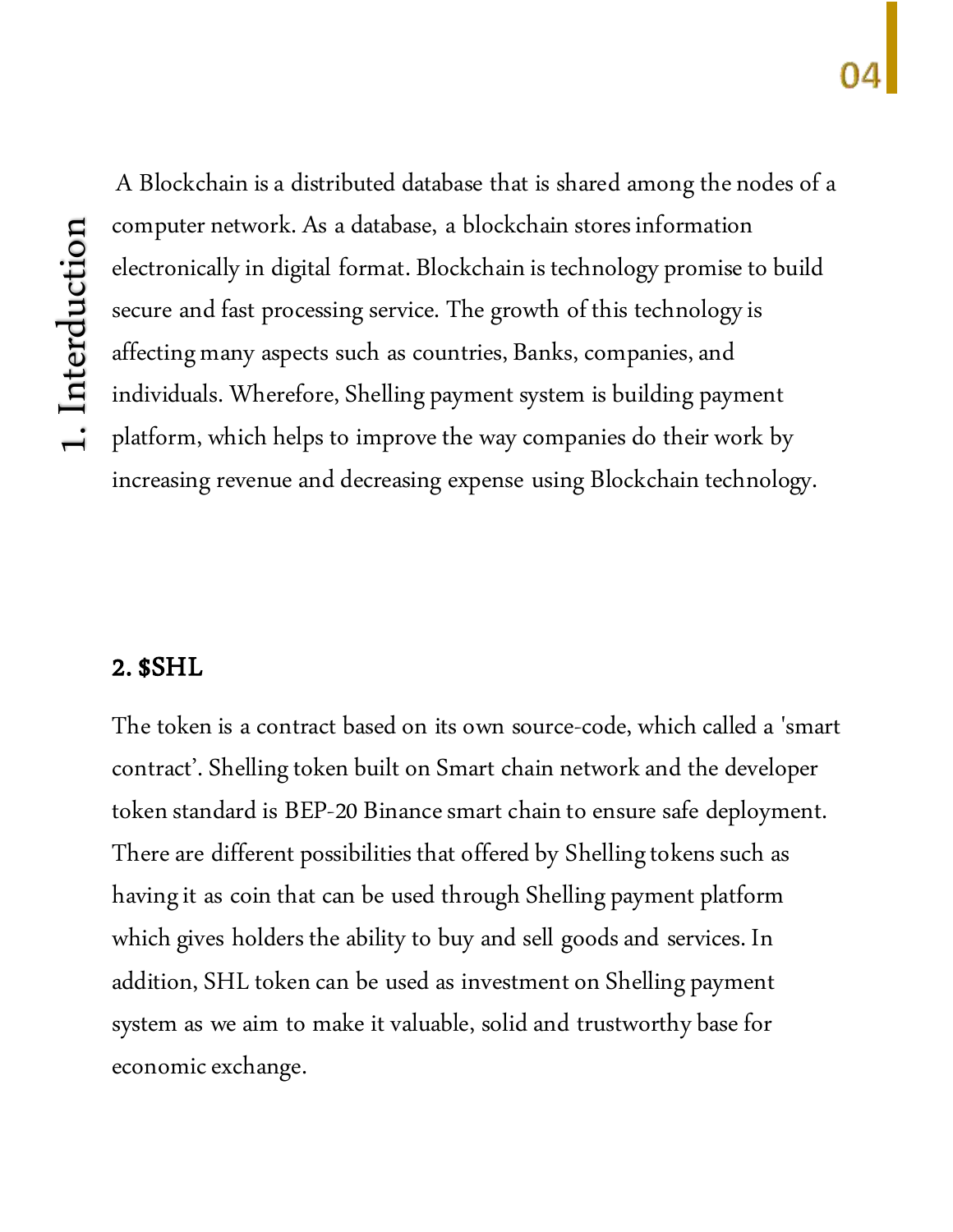



(fig.1) shows the tokenomic of SHL:

- Total supply: 1,000,000,000,000 SHL

Network of the token is (BSC) token type BEP-20, Decimal: 18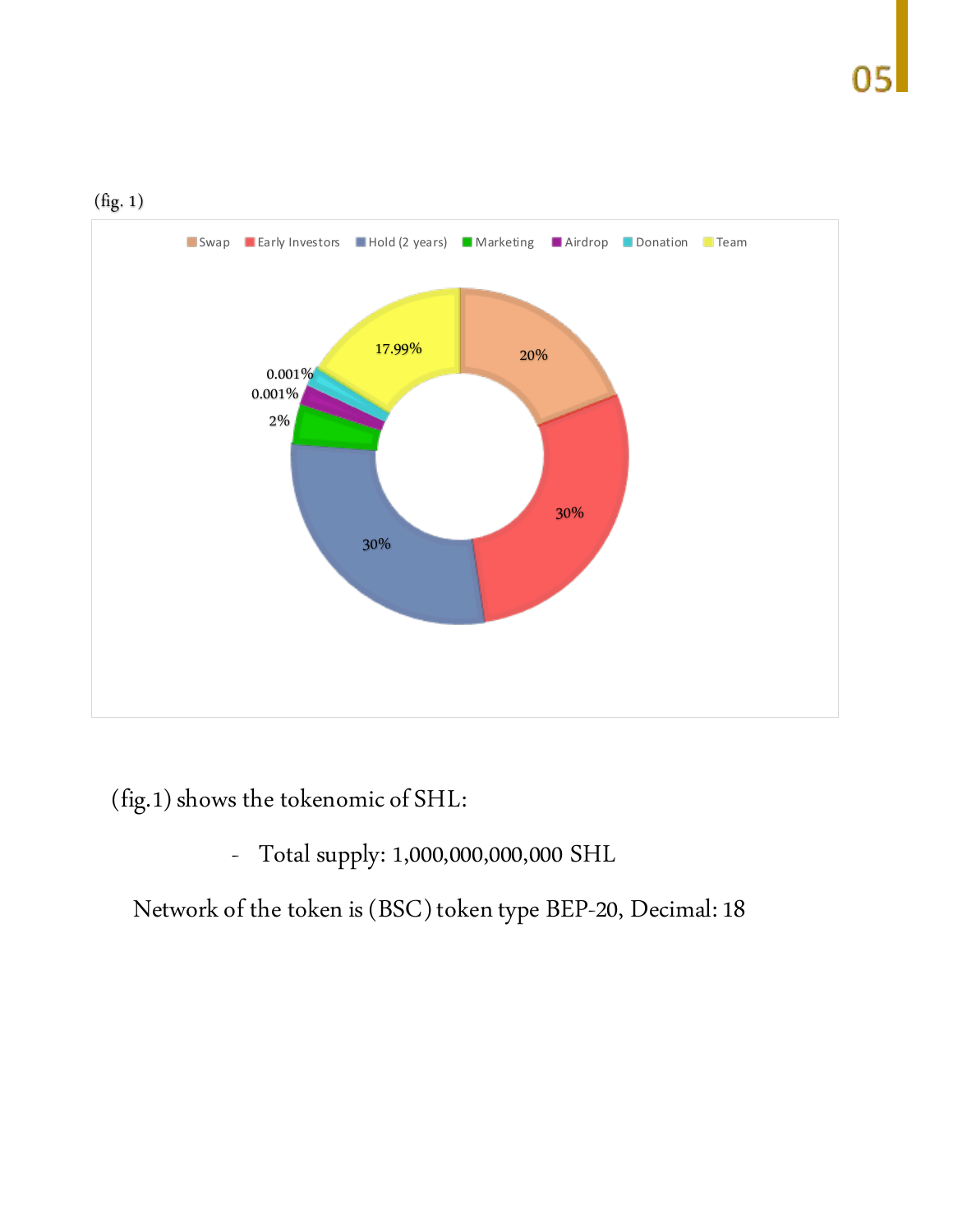#### 3. Project

According to the high demand for digitally based payments among an online consumer base, we decide to build cryptocurrency payment platform to enable merchants to accept cryptocurrency payments on their online stores, therefore enabling businesses to increase revenue.



Buyers would be able to connect their online shop to Shelling payment platform and they will be able to accept crypto currency \$SHL. It is an additional option for those who are looking for a fast and more convenient way to pay for goods and services. In addition, through Shelling payment system people will be able to send invoice to any person and get it paid with crypto.

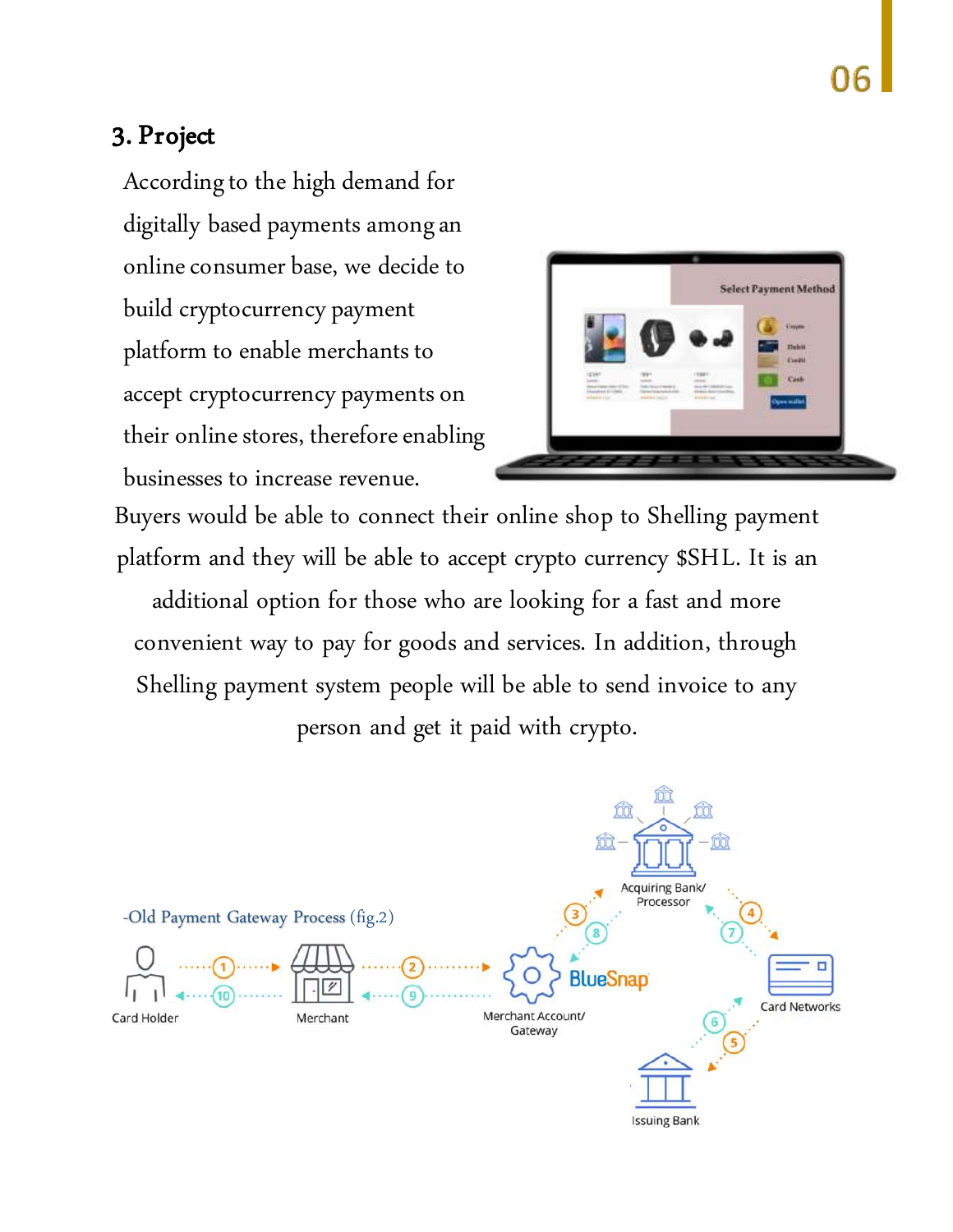Shelling payment platform will be able to do the entire payment process, just like credit card processors do however with more features:

- Fast transection: A cryptocurrency transaction is processing immediately, unlike credit card transactions, which can take a few days. Fast transactions can help streamline business's cash flow.
- Low fees: Accepting cryptocurrency as a payment method associated with low fees on each transaction and which is less than credit card.
- Security: A cryptocurrency transaction cannot be reverse unless the merchant authorizes it. This provides retailers with more security when it comes to ecommerce fraud.
- Expand market: When buyers accept cryptocurrency as a payment method, they will open up a whole market of tech consumers.
- Exchange: Shelling payment will facilitate the transfer of cryptocurrencies into fiat currency or any other cryptocurrency.

-Shelling Payment Gateway (fig.3)

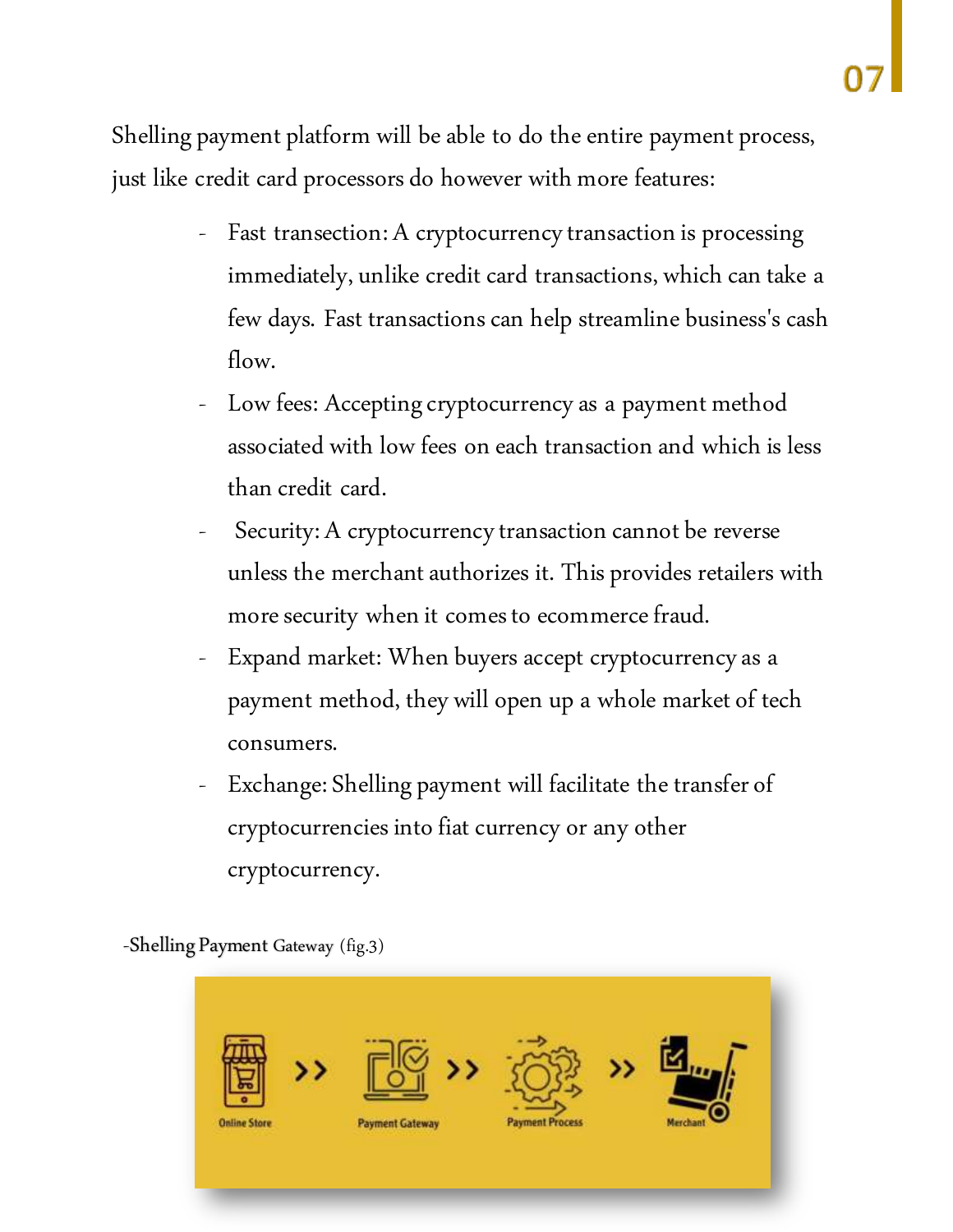#### 3.1 Payment Process

Explanation for (fig.3) the process of Shelling payment gateway

- Customer: when the customer place the order to checkout.
- Online Store: the merchant encrypts the payment details
- Payment gateway: with an encrypted SSL the merchant transfers the details to (Shelling Payment Gateway), then will transfers the details to the payment processor
- Payment Process: receives a request and send code that has all the required information to (Shelling Gateway)
- Merchant: receive the information and show to the user like payment is completed

#### 3.2 Sending Invoice

For those who do not have online store wither you give services as law firms, engineer, housekeeper, and driver. Or selling goods directly from your shop and even from your house would be able to create invoice, and send it directly to the buyer and getting it paid with crypto SHL.

Shelling payment platform will allow users to create professional invoices with simple clicks, manage the billing cycle from issuance to collections, and get crypto payments on time and every time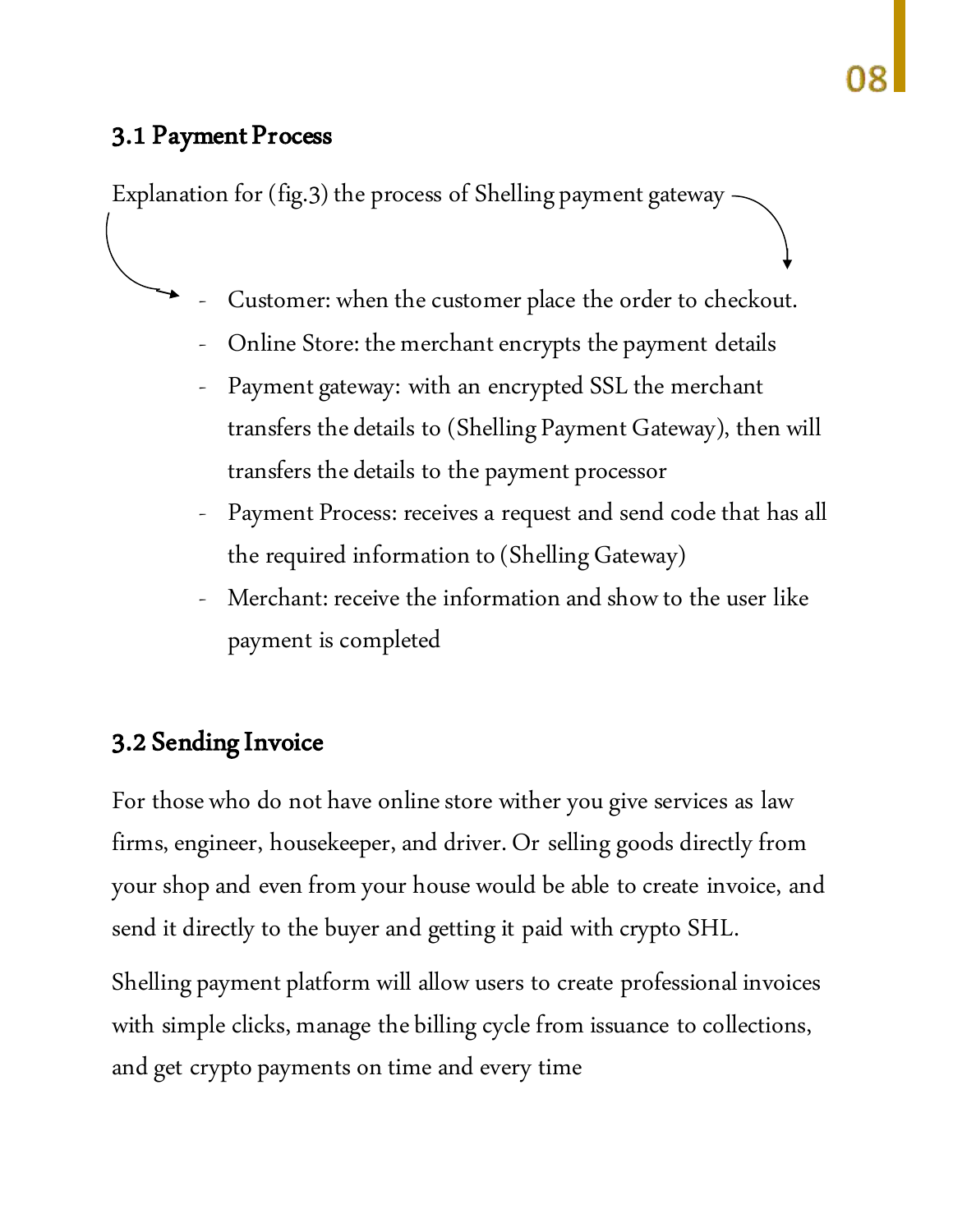## 3.3 Fiat/Crypto

Shelling Team want to create a simple and secure software solution to enable people to participate in the digital revolution since the internet. In Shelling SHL we aim to bridge the gap between people to crypto market, by simplifying crypto to everyone.

### Fiat/Crypto Protocol:

Deposit Fiat into the system through Depit or Credit Card # Convert the funds into crypto currency \$SHL.



Fiat to Crypto: Selecting Crypto \$SHL  $\longrightarrow$  Putting wallet address info

Depit/credit card info -> Crypto received

Crypto to Fiat: Select Crypto want to sell  $\longrightarrow$  Putting Bank account

Scan the barcode  $\longrightarrow$  Fiat Received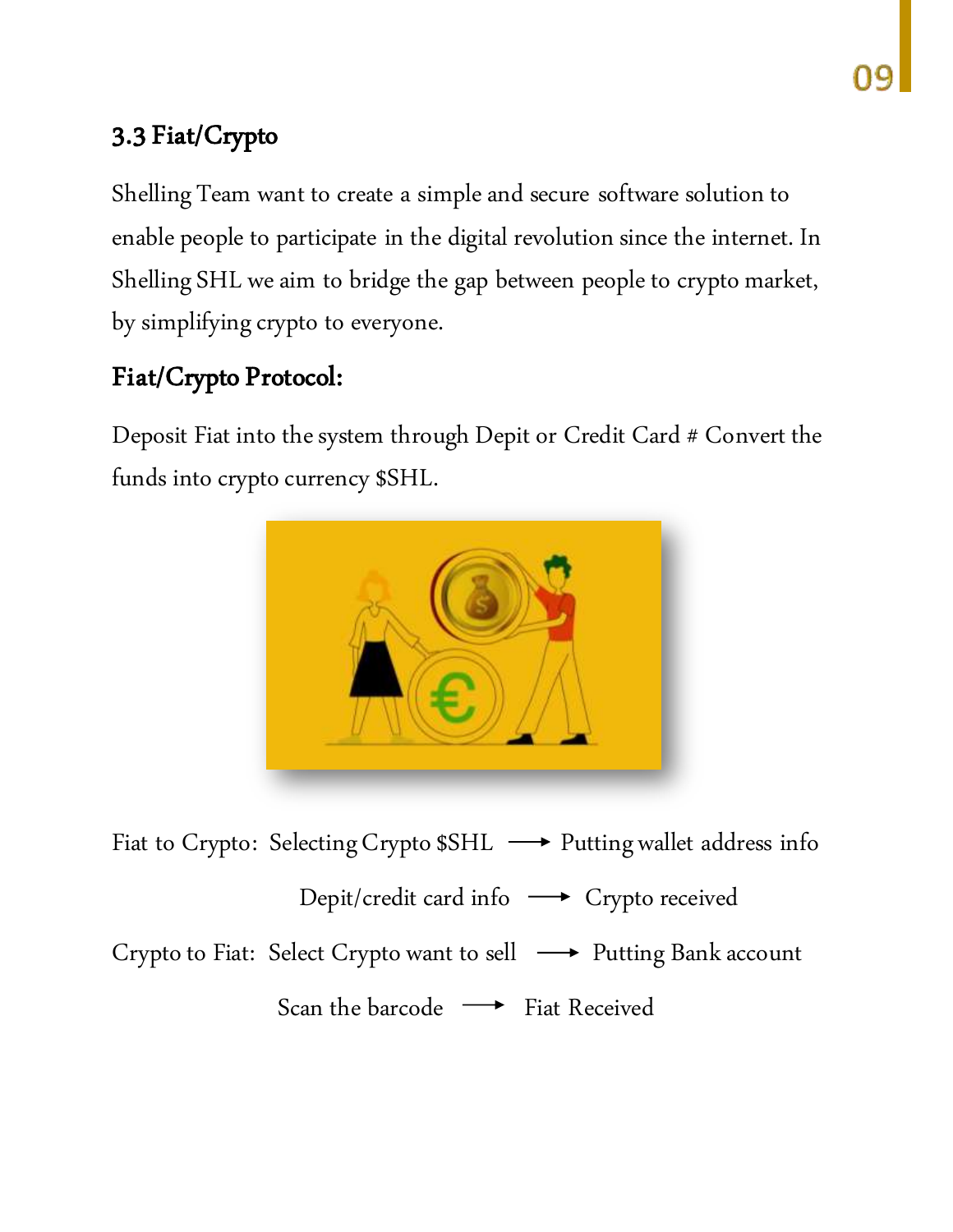#### 4. Conclusion

Shelling payment platform will allow companies and individuals to accept cryptocurrency for the services and goods they sell. Moreover, people would be able to send invoice to anyone and get it paid with crypto SHL. Shelling payment system will connect people to the new technology blockchain by developing new trustworthy payment solutions. In Shelling we are making cryptocurrency more accessible to everyone.

#### 5. Citations

- 1- Fred Schebesta, Why You Should Accept Cryptocurrency in Your ecommerce Store, Blog.shift4shop.com, https://blog.shift4shop.com/why-you-should-accept-cryptocurrencyin-your-e-commerce-store
- 2- Payment Gateways for Cryptocurrency In 2021, C-sharpcorner.com, https://www.c-sharpcorner.com/article/top-10-payment-gateways-for cryptocurrency-in-2021/
- 3- CONWAY, L., 2021. Blockchain Explained. [online] Investopedia. Available at:

<https://www.investopedia.com/terms/b/blockchain.asp> [Accessed 8 December 2021].